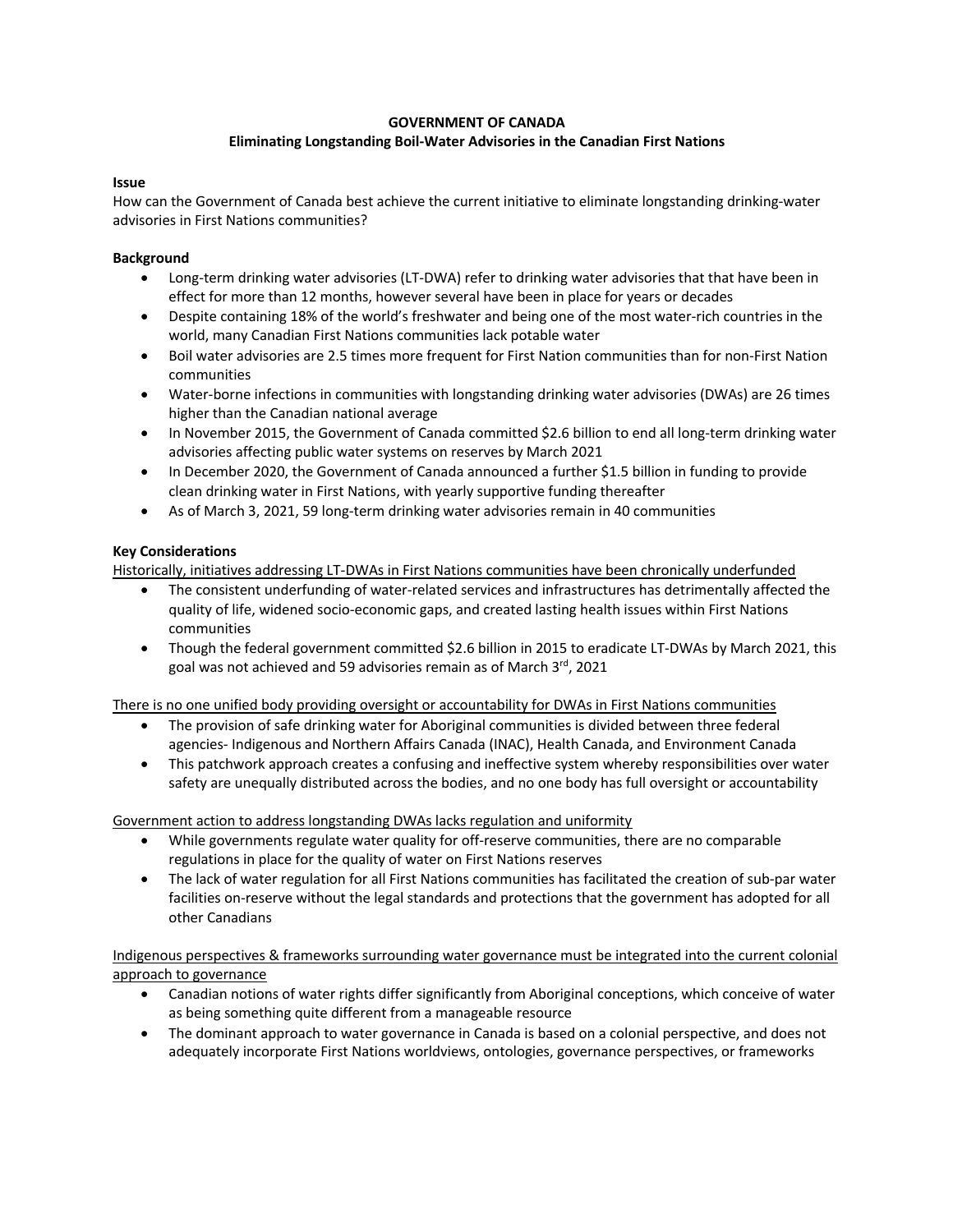### **Options**

## **1. The federal government creates one unified body to address issues of oversight and accountability in long term boil water advisories (RECCOMMENDED)**

For this option, the federal government would establish a unified water commission to evaluate government performance related to water safety and water management on First Nations territory. This team would consist of members from INAC, Health Canada, and Environment Canada, and would be held to set, timed targets through federal oversight.

**Considerations:** Currently, water management for Indigenous communities is divided between three federal agencies- Indigenous and Northern Affairs Canada (INAC), Health Canada, and Environment Canada. The INAC is provides funding and guidance for the design, construction, operation, and maintenance of water and wastewater systems. Health Canada works within Indigenous communities to provide guidance about quality and safety issues and indentify overall drinking water quality (including DWAs). Concurrently, Environment Canada provides guidance material and consultations in the areas of source water protection and sustainable water use. The creation of an independent First Nations water commission would alleviate issues stemming from the dilution of federal directive across numerous bodies by fostering communication across ministries, enforcing accountability to objectives, and establishing one unified source of oversight at a relatively modest cost.

# **2. The federal government enacts regulations stipulating standardized requirements for water quality, water testing, and water facilities maintenance & training**

For this option, the government would create a standardized set of requirements for First Nations water systems. Though provincial regulations establishing minimum standards for drinking water do exist, these guidelines do not apply to on-reserve communities.

**Considerations:** On-reserve water systems have been constructed and operated without the of legal standards and protections that the government has outlined for all other Canadians. Despite patchwork attempts to ensure a quality standard of water, members of First Nations communities continue to struggle without access to potable water, safe sanitation systems, or the protections afforded to most Canadians. To date, many extant reserve water systems fall below provincial standards, resulting in recurring DWAs even in regions with relatively new water infrastructure (<12 years). Establishing a set of standardized requirements for First Nations water maintenance and care will not only help eliminate current LT-DWAs, but also reduce future costs as fewer systems will experience recurring advisories and safety concerns.

## **3. The federal government establishes training & maintenance programs for First Nations communities such that they are able to address DWAs individually through federal funding**

For this option, the government would focus on the training and education of wastewater management systems for First Nations communities. In conjunction with the provision of adequate funding, this would enable communities to address DWAs individually, rather than await government assistance.

**Considerations:** Prior initiatives to address the First Nations water crisis have been attempted primarily by increasing funding for treatment facility and infrastructure. However, these measures have been largely unsuccessful, as infrastructure inadequacies are only one piece of a multi-faceted problem- the origins of which can be traced back through colonial history. Providing First Nations communities with the resources they need to operate and maintain their water systems is a critical tenet of creating a long-lasting solution. This option would also ensure that First Nations communities are engaged appropriately on the cultural aspects of water in order to identify sustainable & practical water policy solutions that are culturally acceptable. These measures would also help to construct framework of water governance and quality guidelines on-reserve that can be maintained and improved over multiple generations without the need for government intervention outside of federal funding.